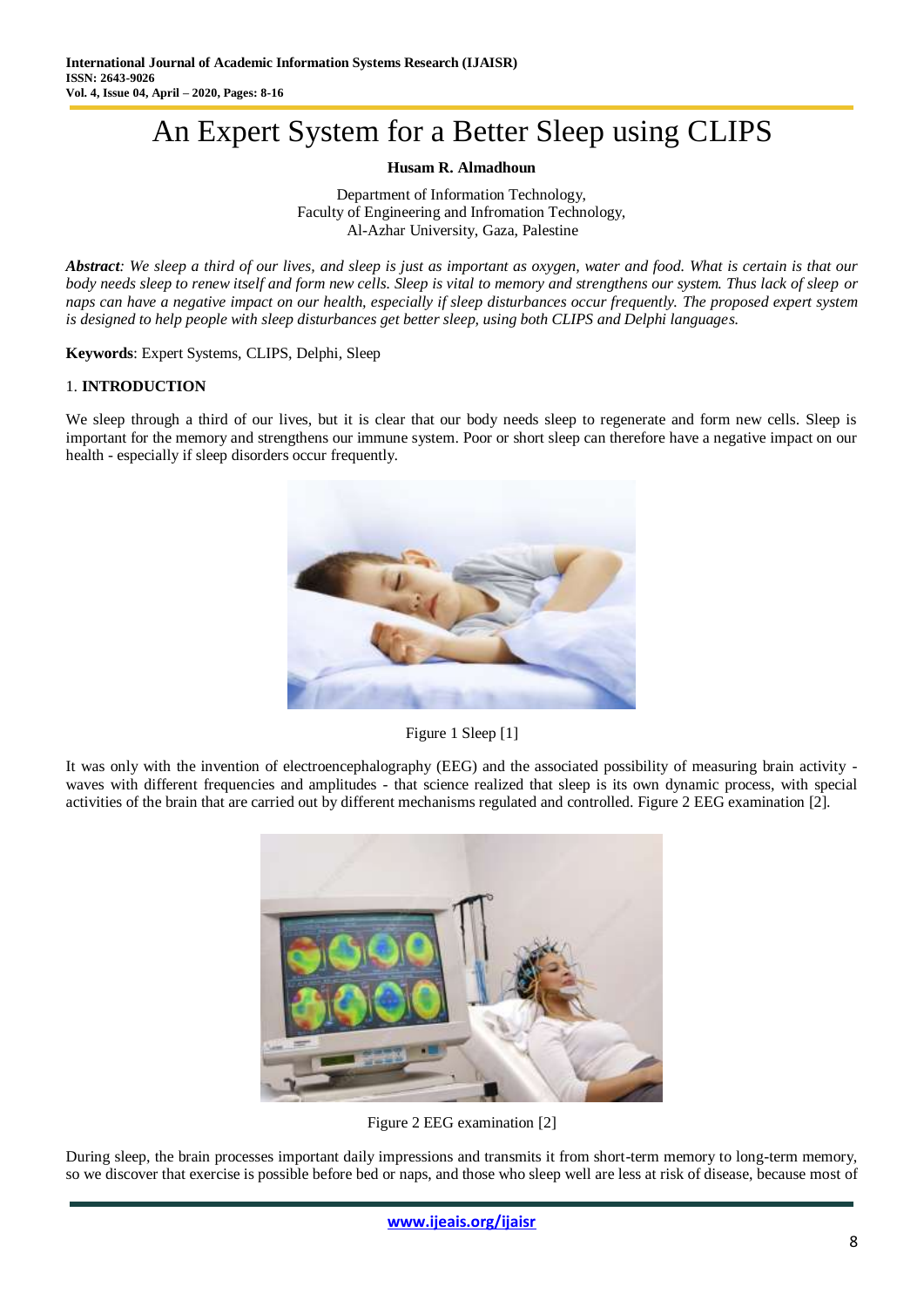the substances that the system produces are excreted during sleep in Darkness, which resists bacteria and viruses respectively. When sleeping, growth hormones that stimulate muscle growth or wound healing are released. Also, when sleeping, the metabolism is organized to provide energy for metabolism and body functions.

### **Sleep Phases**

There are five stages in the normal sleep, these stages were divided after scientists studied the forms of electrical planning of the human brain during sleep and wakefulness. A full cycle takes around 90 to 110 minutes. [3]



Figure3: Sleep Cycle



Figure 4 The human sleep cycle during a night of sleep.

Good knowledge of sleep symptoms and disorders helps us to manage and deal with these symptoms such as hypersomnia, insomnia, loud snoring, short-term pauses in breathing, leg movements, sleep walking, and night terrors (nightmares) in order to achieve normal sleep.

For all of the above mentioned reasons, an expert system has been built to help people with sleep difficulties to assess themselves and provide possible advice so that they can get better sleeping.

An expert system (ES) also called a Knowledge Based System (KBS) is a computer application of artificial intelligence (AI) designed to simulate the problem-solving behavior of an expert in in a field and computerize it so that it is readily available for use [4] that contains a knowledge base reasoning engine, And the user interface as in Figure 5 displays the main components.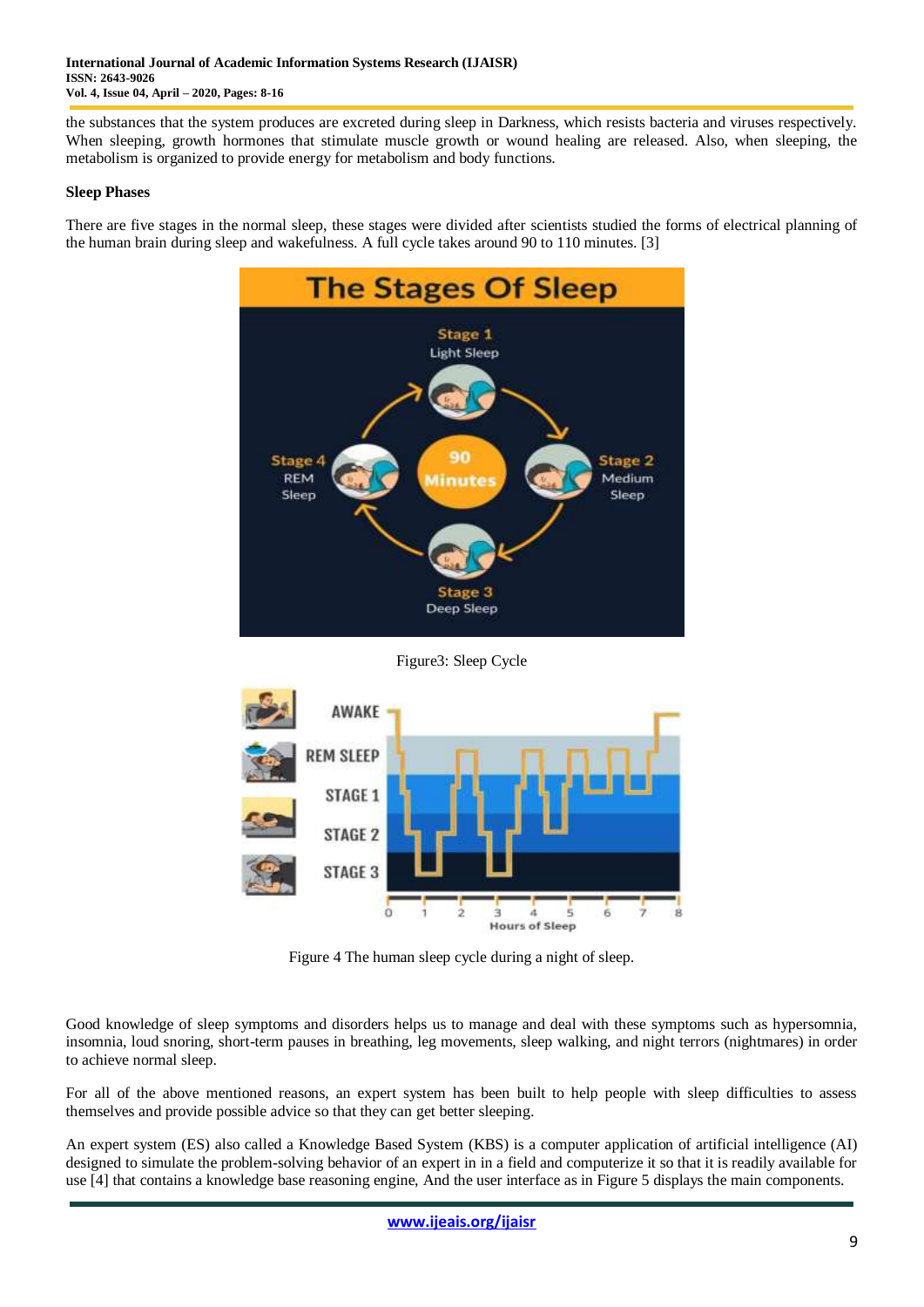

Figure 5 Main Components of an Expert System [4]

#### **2. LITERATURE REVIEW**

Despite the fact that there are many specialized systems that have been introduced to diagnose plant diseases and human diseases [05-43], for example, dental and gum problems, skin diseases, rickets and various types of diseases. However, there is no expert system for diagnosing sleep disorders, available for free. The proposed expert system is explicitly designed and developed to help people get better sleep.

#### **3. MATERIALS AND METHODS**

The proposed expert system diagnoses sleep disruption by displaying all symptoms in the list. The user was asked to answer questions and based on his answers, the proposed expert system provides diagnosis and recommendations to the user. In figure 6 display the main page of expert system. In figure 7 display user interface to select the symptoms. In figure 8 display the diagnosis and recommendation of the problem.

|                                                                                                                                                                      |  | AN EXPERT SYSTEM FOR BETTER SLEEP. |                                                       |  |  |
|----------------------------------------------------------------------------------------------------------------------------------------------------------------------|--|------------------------------------|-------------------------------------------------------|--|--|
|                                                                                                                                                                      |  |                                    |                                                       |  |  |
|                                                                                                                                                                      |  |                                    | The Expert System was designed by Eng Husam Almadhoun |  |  |
| AN EXPERT SYSTEM FOR DIAGNOSING SLEEP DISTURBANCE.                                                                                                                   |  |                                    |                                                       |  |  |
|                                                                                                                                                                      |  |                                    |                                                       |  |  |
| We sleep a third of our lives, and sleep is just as important as oxygen, water and                                                                                   |  |                                    |                                                       |  |  |
|                                                                                                                                                                      |  |                                    |                                                       |  |  |
| food. What is certain is that our body needs sleep to renew itself and form new<br>cells. Sleep is vital to memory and strengthens our system. Thus lack of sleep or |  |                                    |                                                       |  |  |
| naps can have a negative impact on our health, especially if sleep disturbances                                                                                      |  |                                    |                                                       |  |  |
| occur frequently.<br>The proposed expert system is designed to help people with sleep disturbances                                                                   |  |                                    |                                                       |  |  |
| get better sleep, using both CLIPS and Delphi language.                                                                                                              |  |                                    |                                                       |  |  |
|                                                                                                                                                                      |  |                                    |                                                       |  |  |
|                                                                                                                                                                      |  |                                    |                                                       |  |  |
|                                                                                                                                                                      |  |                                    |                                                       |  |  |
|                                                                                                                                                                      |  |                                    |                                                       |  |  |

Figure 6 the main page of expert system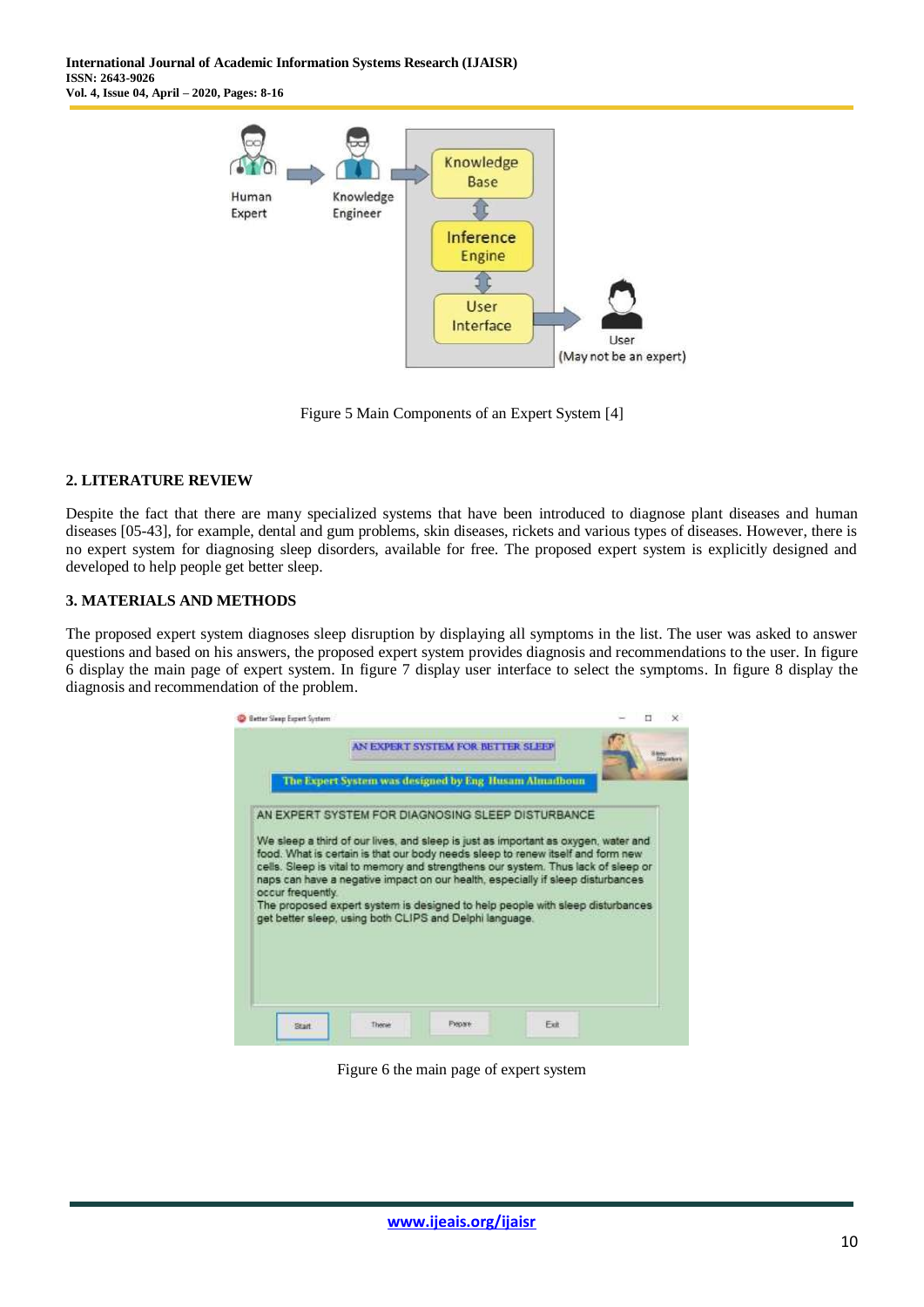|                                                                                                                                                                                                                                                                                                                                                                                                                                                  |  | AN EXPERT SYSTEM FOR BETTER SLEEP.           |     |  |   |
|--------------------------------------------------------------------------------------------------------------------------------------------------------------------------------------------------------------------------------------------------------------------------------------------------------------------------------------------------------------------------------------------------------------------------------------------------|--|----------------------------------------------|-----|--|---|
|                                                                                                                                                                                                                                                                                                                                                                                                                                                  |  | Choose your symptoms from the following list |     |  |   |
| Q1. Do i feel comfortable with my sleeping behaviour?<br>Q2. Does my partner have something to complain about while sleeping?<br>Q3. Do i regularly sleep 6 to 8 hours and iam still tired?<br>Q4. Do I fall asleep badly or do I often wake up at night over period of several time?<br>Q5. Do i feel comfortable in my bed room (matress, brightness, noise, temperature)?<br>Q6. Do i follow the golden rules of sleep hygiene (improvement)? |  |                                              |     |  |   |
| ĸ                                                                                                                                                                                                                                                                                                                                                                                                                                                |  |                                              |     |  | s |
|                                                                                                                                                                                                                                                                                                                                                                                                                                                  |  |                                              | Fel |  |   |



|                              | The diagnosis of the Sleep Expert System |                                                                                                                                                                                                                                                                                                                                          |  |  |
|------------------------------|------------------------------------------|------------------------------------------------------------------------------------------------------------------------------------------------------------------------------------------------------------------------------------------------------------------------------------------------------------------------------------------|--|--|
| The SLeep Diseases is called |                                          | bad sleep                                                                                                                                                                                                                                                                                                                                |  |  |
| Symptoms                     |                                          | bad sleep or often wake up                                                                                                                                                                                                                                                                                                               |  |  |
| <b>Treatment</b>             | possible.                                | Improvement of the general conditions (Lifestyle change.)<br>Avoid caffeine and alcohol for at least a few hours or more before<br>bed.Reduce naps during the day to 30 minutes or none at all if<br>Keep your bedroom dark and cool.Avoid stimulating activities<br>before bed. Leave seven to eight hours to sleep every night. It may |  |  |
| Snapshot<br><b>Evit</b>      |                                          |                                                                                                                                                                                                                                                                                                                                          |  |  |

Figure 8 diagnosis and recommendation of the problem.

#### **4. KNOWLEDGE ACQUISITION**

Sleep symptoms and disorders have been identified by collecting information from medical portals and news, such as Germany's largest news portal BILD [44].

#### **5. KNOWLEDGE REPRESENTATION**

The Medical information is required from a specialist doctor [45] to build an expert system, this information is collected by a set of rules is created where each rule contains in IF part that has the symptoms and in THEN part that has the disorder that should be realized. The inference engine (forward reasoning) is a mechanism through which rules are selected to be fired. It is based on a pattern matching algorithm whose main purpose is to associate the facts (input data) with applicable rules from the rule base. Finally, the sleep problems are produced by the inference engine. In Figure 9 display sleep symptom expert system decision Tree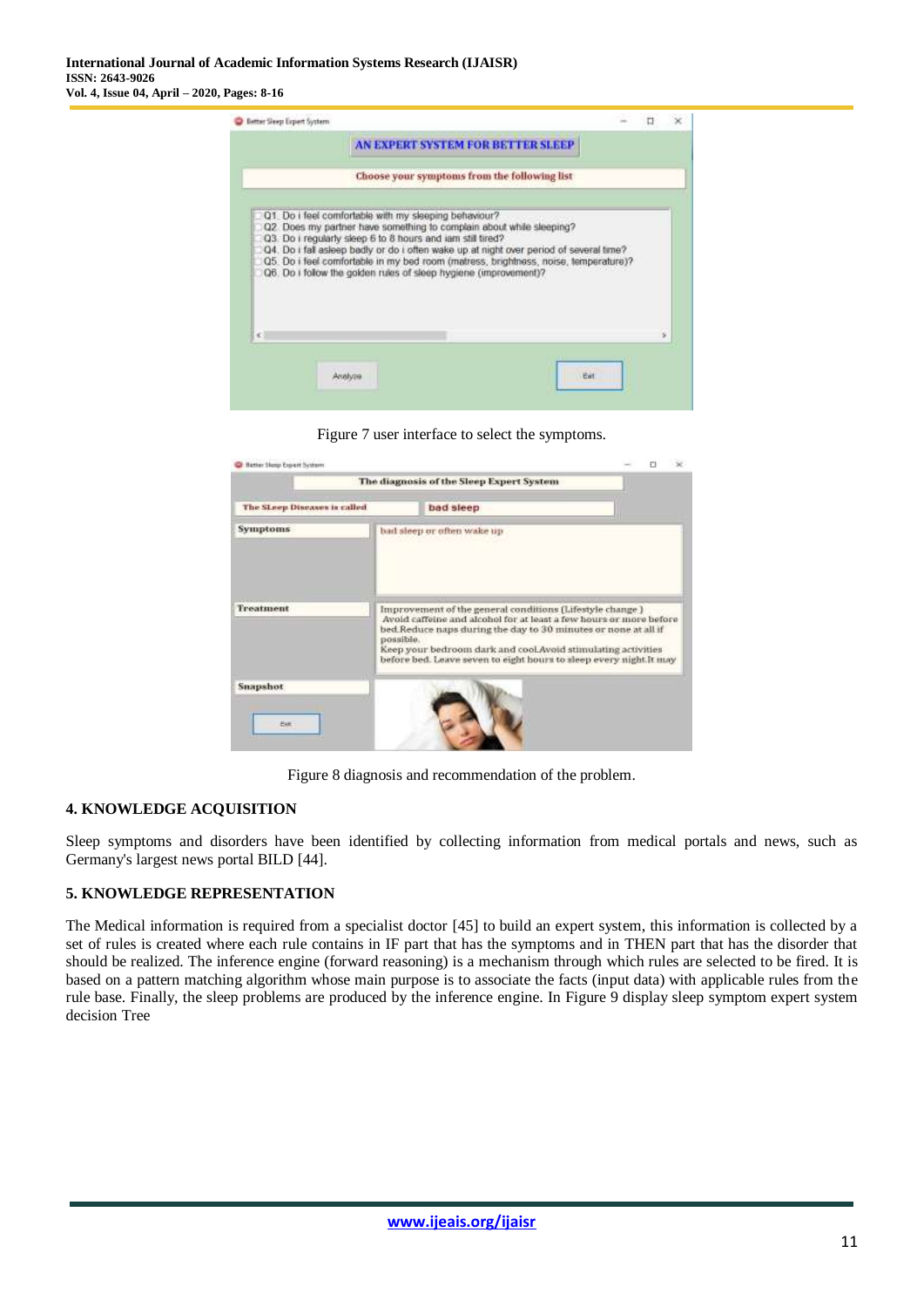

Figure 9 Sleep Symptom Expert System decision Tree

Some common types of sleep disorders include:

• Insomnia

Difficulty falling asleep or staying asleep throughout the night.

- Sleep apnea Abnormal patterns in breathing while you are asleep.
- Restless legs syndrome (RLS) Restless legs syndrome, also called Willis-Ekbom disease, causes an uncomfortable sensation and an urge to move the legs while you try to fall asleep.
- Narcolepsy Extreme sleepiness during the day and falling asleep suddenly during the day.

Healthy sleep habits are often referred to as having good sleep hygiene, so try to keep the following sleeping practices Figure 10 display Rules of healthy sleep. [46]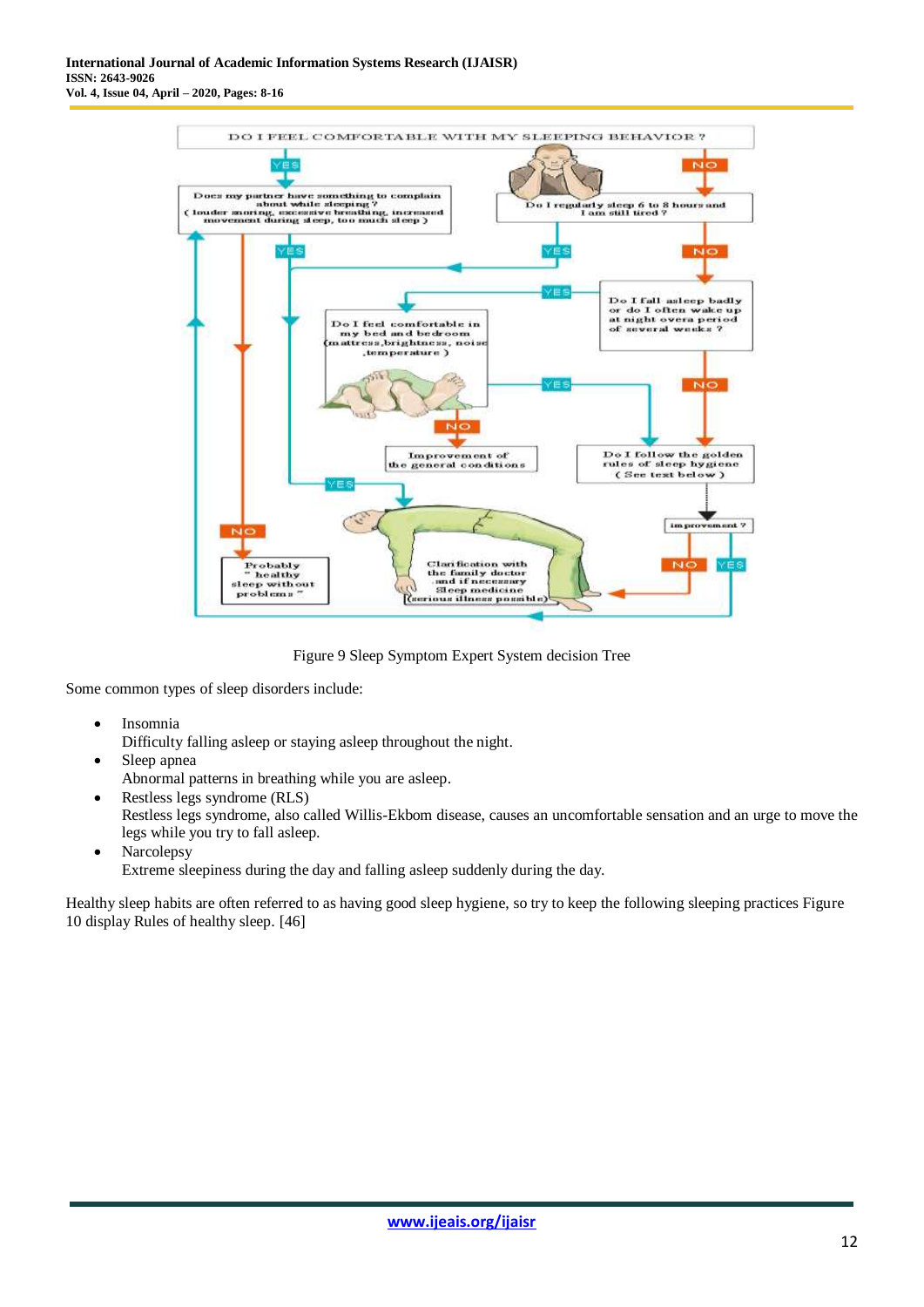

Figure 10 Rules of healthy sleep

The proposed expert system will diagnose the six sleep problems by employing the knowledge obtained from a specialized site [4] to the user in the form of a question and will be asked to answer, and through it the proposed expert system will provide the diagnosis and recommendations to the user.

In this present paper the problem of the sleep disorder are implemented by methodology of rule based systems. One of the well-known methods of representation of knowledge in the expert systems is the productive representation as the CLIPS (production system). CLIPS keep in memory a fact list, a rule list, and an agenda with activations of rules. Facts in CLIPS are simple expressions consisting of fields in parentheses. Groups of facts in CLIPS, usually follow a fact-template, so that to be easy to organize them and thus design simple rules that apply to them. The proposed expert system contains 6 CLIPS rules. Below, we present the rules for sleep distribution.

```
(defrule disease1
(Q1. Do i feel comfortable with my sleeping behaviour?)
(not (disease identified))
\Rightarrow(assert (disease identified))
(printout fdatao "1" crlf )
)
(defrule disease2
(Q1. Do i feel comfortable with my sleeping behaviour?)
(Q2. Does my partner have something to complain about while sleeping?)
(not (disease identified))
\Rightarrow(assert (disease identified))
(printout fdatao "2" crlf )
)
(defrule disease3
```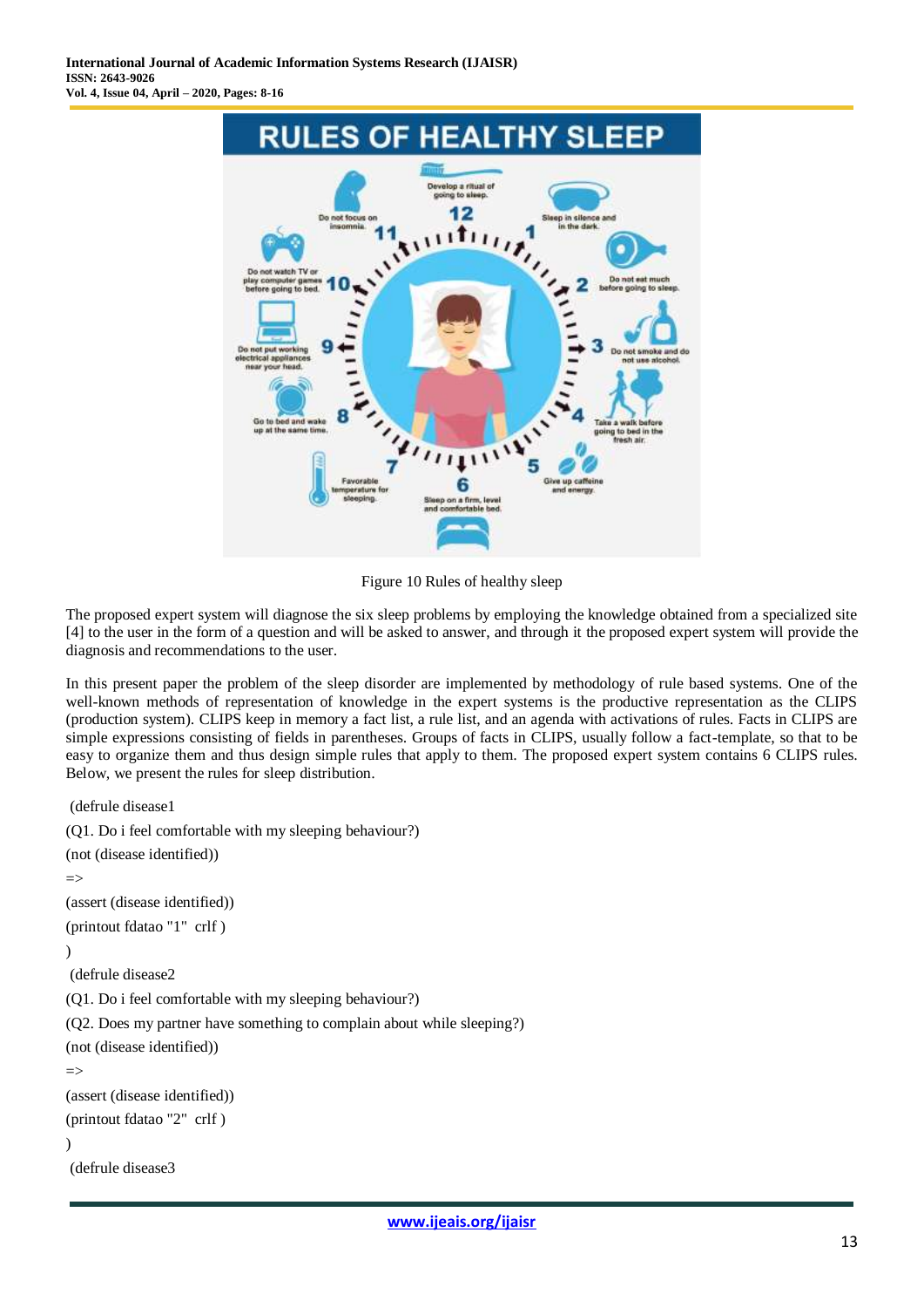```
(Q3. Do i regularly sleep 6 to 8 hours and iam still tired?)
(not (disease identified))
\Rightarrow(assert (disease identified))
(printout fdatao "3" crlf )
\lambda(defrule disease4
(Q4. Do i fall asleep badly or do i often wake up at night over period of several time?)
(not (disease identified))
\Rightarrow(assert (disease identified))
(printout fdatao "4" crlf )
)
(defrule disease5
(Q4. Do i fall asleep badly or do i often wake up at night over period of several time?)
(Q5. Do i feel comfortable in my bed room (matress, brightness, noise, temperature)?)
(not (disease identified))
\Rightarrow(assert (disease identified))
(printout fdatao "5" crlf )
)
(defrule disease6
(Q4. Do i fall asleep badly or do i often wake up at night over period of several time?)
(Q5. Do i feel comfortable in my bed room (matress, brightness, noise, temperature)?)
(Q6. Do i follow the golden rules of sleep hygiene (improvement)?)
(not (disease identified))
\Rightarrow(assert (disease identified))
(printout fdatao "6" crlf )
\lambda(defrule disease7
(Q2. Does my partner have something to complain about while sleeping? )
(Q4. Do i fall asleep badly or do i often wake up at night over period of several time?)
(Q5. Do i feel comfortable in my bed room (matress, brightness, noise, temperature)?)
(Q6. Do i follow the golden rules of sleep hygiene (improvement)?)
(not (disease identified))
\Rightarrow(assert (disease identified))
(printout fdatao "7" crlf )
\lambda(defrule disease8
(Q2. Does my partner have something to complain about while sleeping? )
(Q6. Do i follow the golden rules of sleep hygiene (improvement)?)
(not (disease identified))
\Rightarrow(assert (disease identified))
```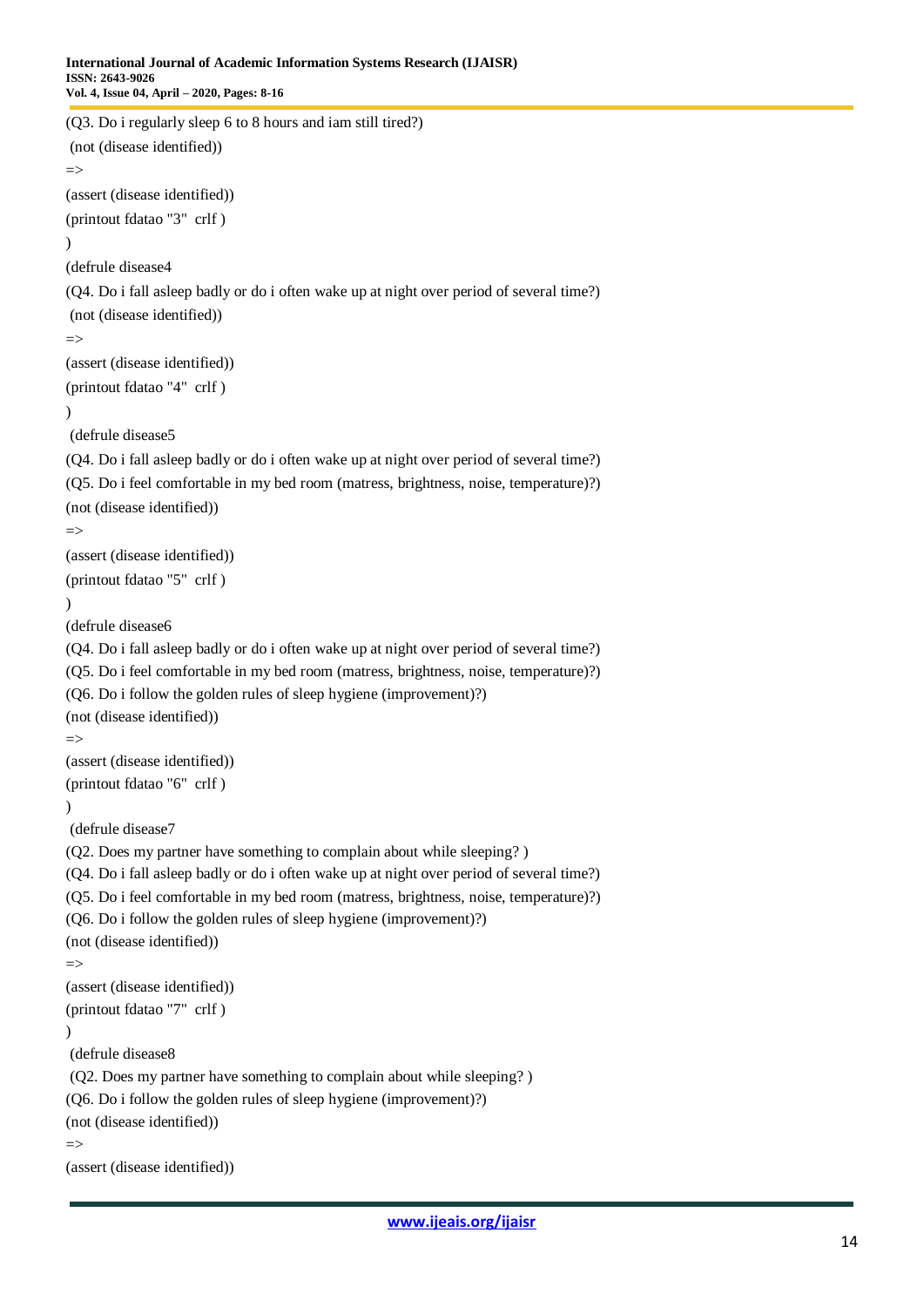```
(printout fdatao "8" crlf )
)
(defrule endline
(disease identified)
\Rightarrow (close fdatao)
)
(defrule readdata 
  (declare (salience 1000))
  (initial-fact)
  ?fx <- (initial-fact)
\Rightarrow (retract ?fx)
  (open "data.txt" fdata "r")
  (open "result.txt" fdatao "w")
  (bind ?symptom1 (readline fdata))
  (bind ?symptom2 (readline fdata)) 
  (bind ?symptom3 (readline fdata)) 
  (bind ?symptom4 (readline fdata)) 
  (bind ?symptom5 (readline fdata)) 
  (bind ?symptom6 (readline fdata))
  (bind ?symptom7 (readline fdata))
  (bind ?symptom8 (readline fdata))
  (bind ?symptom9 (readline fdata)) 
  (assert-string (str-cat "(" ?symptom1 ")"))
  (assert-string (str-cat "(" ?symptom2 ")"))
  (assert-string (str-cat "(" ?symptom3 ")"))
  (assert-string (str-cat "(" ?symptom4 ")"))
  (assert-string (str-cat "(" ?symptom5 ")"))
  (assert-string (str-cat "(" ?symptom6 ")"))
  (assert-string (str-cat "(" ?symptom7 ")"))
  (assert-string (str-cat "(" ?symptom8 ")"))
  (assert-string (str-cat "(" ?symptom9 ")")) 
   (close fdata)
)
```
# **6. FUNCTION OF THE SYSTEM**5.

The proposed system performs many functions. It will conclude the sleep disturbance diagnosis based on answers of the user to specific question that the system asks the user. The questions provide the system for explanation for the symptoms of the patient that helps the expert system for diagnosis the problem by inference engine. It stores the facts and the conclusion of the inference of the system, and the user, for each case, in data base. It processes the data base in order to extract rules, which complete the knowledge base.

## **7. CONCLUSION**

The utilization of expert system in medicine is very interesting. The proposed expert system can help specialists and patients in providing decision support system, interactive training tool and expert advice. The system constitutes part of intelligent system of diagnosis of sleep disturbance. This expert system does not need intensive training to be used; it is easy to use and has user friendly interface. It was developed using CLIPS Expert System language and Delphi Language. An initial evaluation of the expert system was carried out and a positive feedback was received from the users. As future work we will constitute the expert system to cover all sleep issues.